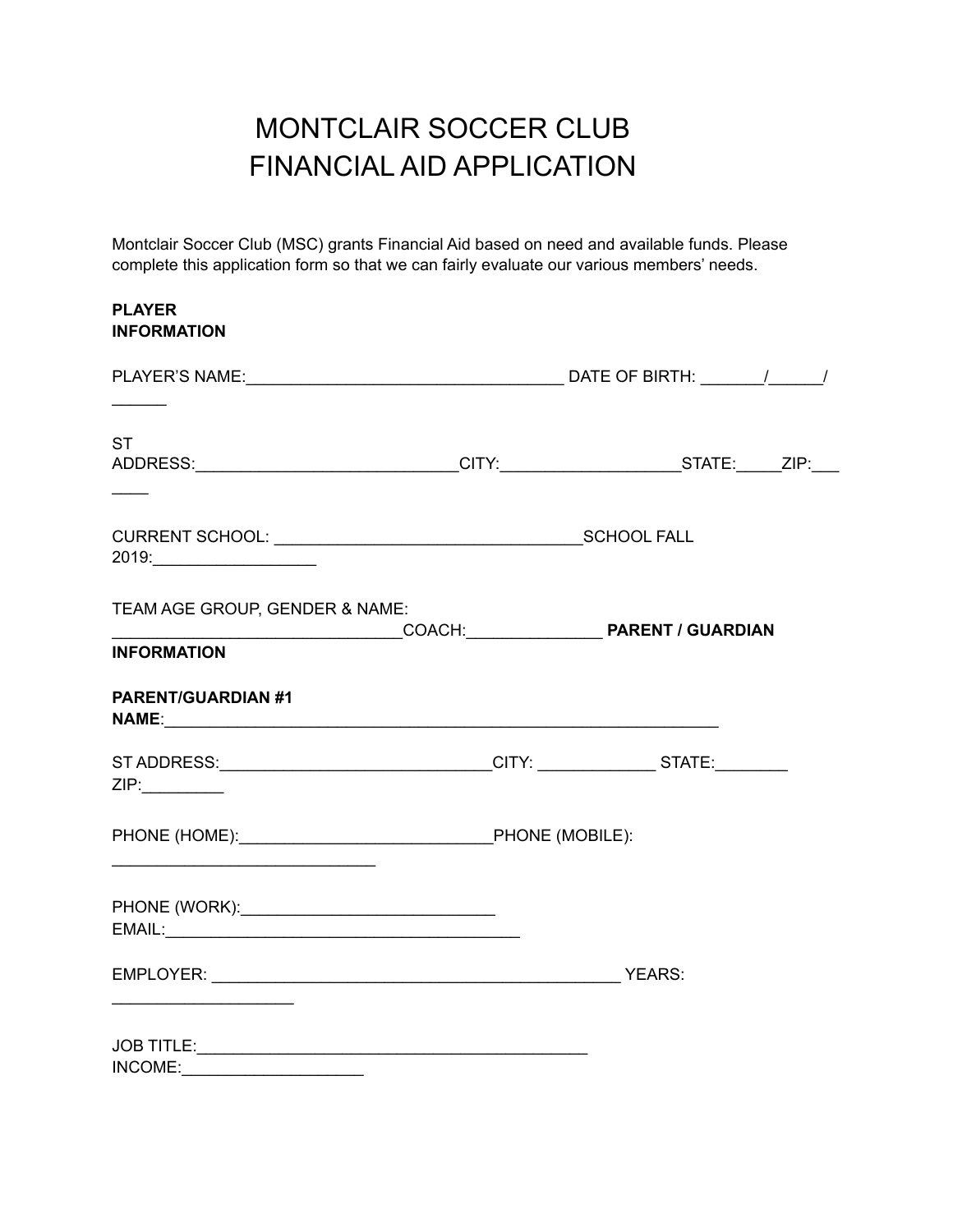| <b>PARENT/GUARDIAN #2</b>                                                                                             |  |  |
|-----------------------------------------------------------------------------------------------------------------------|--|--|
| ST ADDRESS:_________________________________CITY: _________________STATE:________<br>ZIP:                             |  |  |
| PHONE (HOME): PHONE (MOBILE):                                                                                         |  |  |
|                                                                                                                       |  |  |
| <u> 1989 - Johann Harry Harry Harry Harry Harry Harry Harry Harry Harry Harry Harry Harry Harry Harry Harry Harry</u> |  |  |
| INCOME:<br>Please list any other children in your family who are registered with the Montclair Soccer Club:           |  |  |
|                                                                                                                       |  |  |
| COACH:_________________________                                                                                       |  |  |
|                                                                                                                       |  |  |
| COACH: <u>___________</u><br>Level of Financial Aid requested: up to 25% up to 50% up to<br>75%                       |  |  |
| In the past year did your family receive financial aid from any of these<br>programs?                                 |  |  |
| Free or reduced price school lunch.                                                                                   |  |  |
| CalFresh Program (Food Stamps)                                                                                        |  |  |
| Temporary Assistance for Needy Families (TANF)                                                                        |  |  |
| Financial aid for school or other sports organizations (please specify)                                               |  |  |
| Registration payments can be made with monthly installments. If this still does not help your current                 |  |  |

financial situation please briefly explain why you are requesting financial aid. Please add additional sheets if necessary.